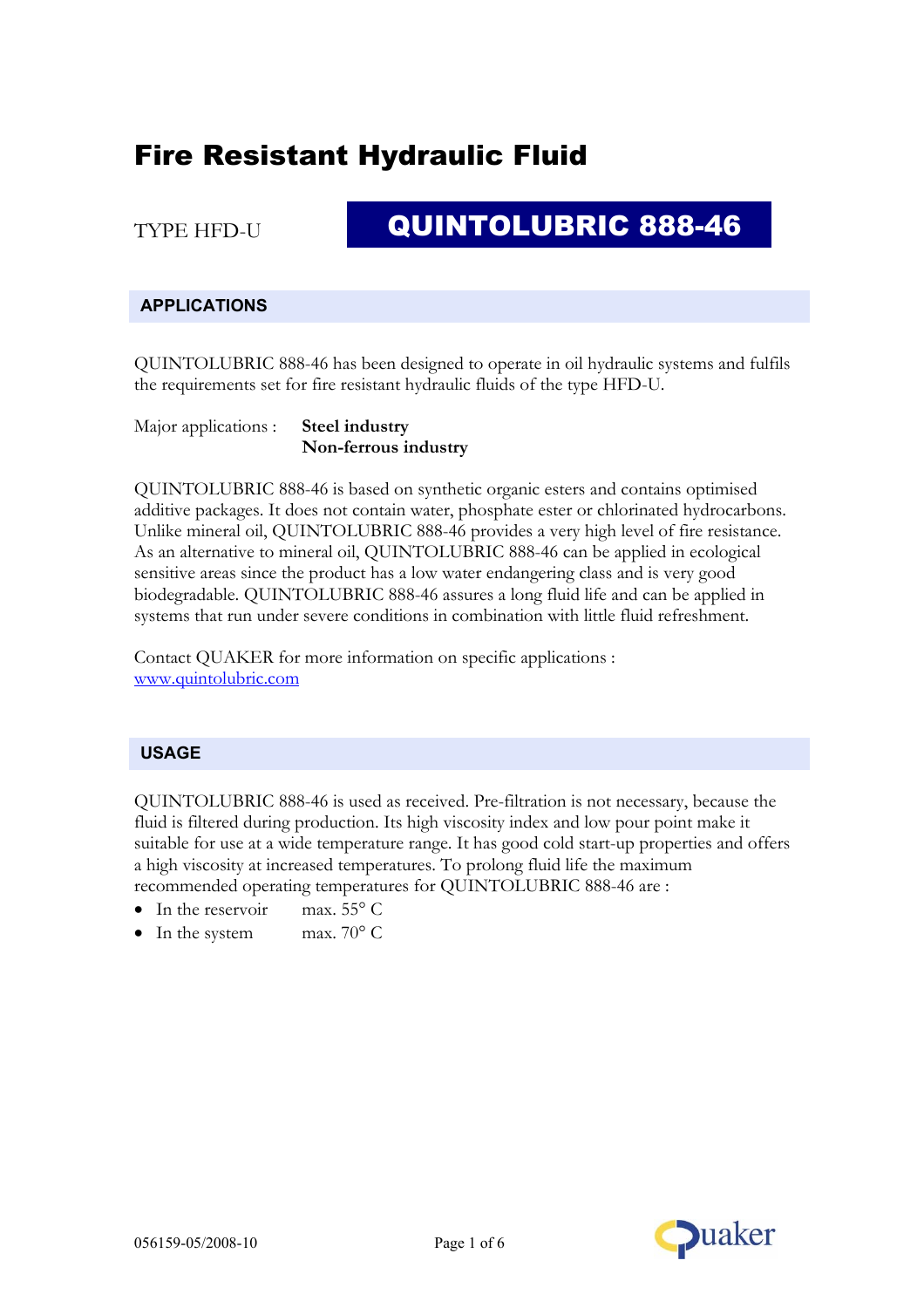### TYPE HFD-U

# QUINTOLUBRIC 888-46

### **BENEFITS**

- Good fire resistant properties : Approved by Factory Mutual Approvals as Group 1 fluid
- Excellent lubrication properties
- Long fluid life
- Low aquatic toxicity : Water Endangering Class (WEC) = 1
- Biodegradability >80% according OECD 301-C
- Not irritating to skin
- Excellent shear stability
- Excellent corrosion protection
- Compatible with standard seal materials
- Cleanliness : max. NAS 1638 class 6 in bulk max. NAS 1638 class 7 in containers/drums
- Energy saving because of low density compared to other HFD type fluids

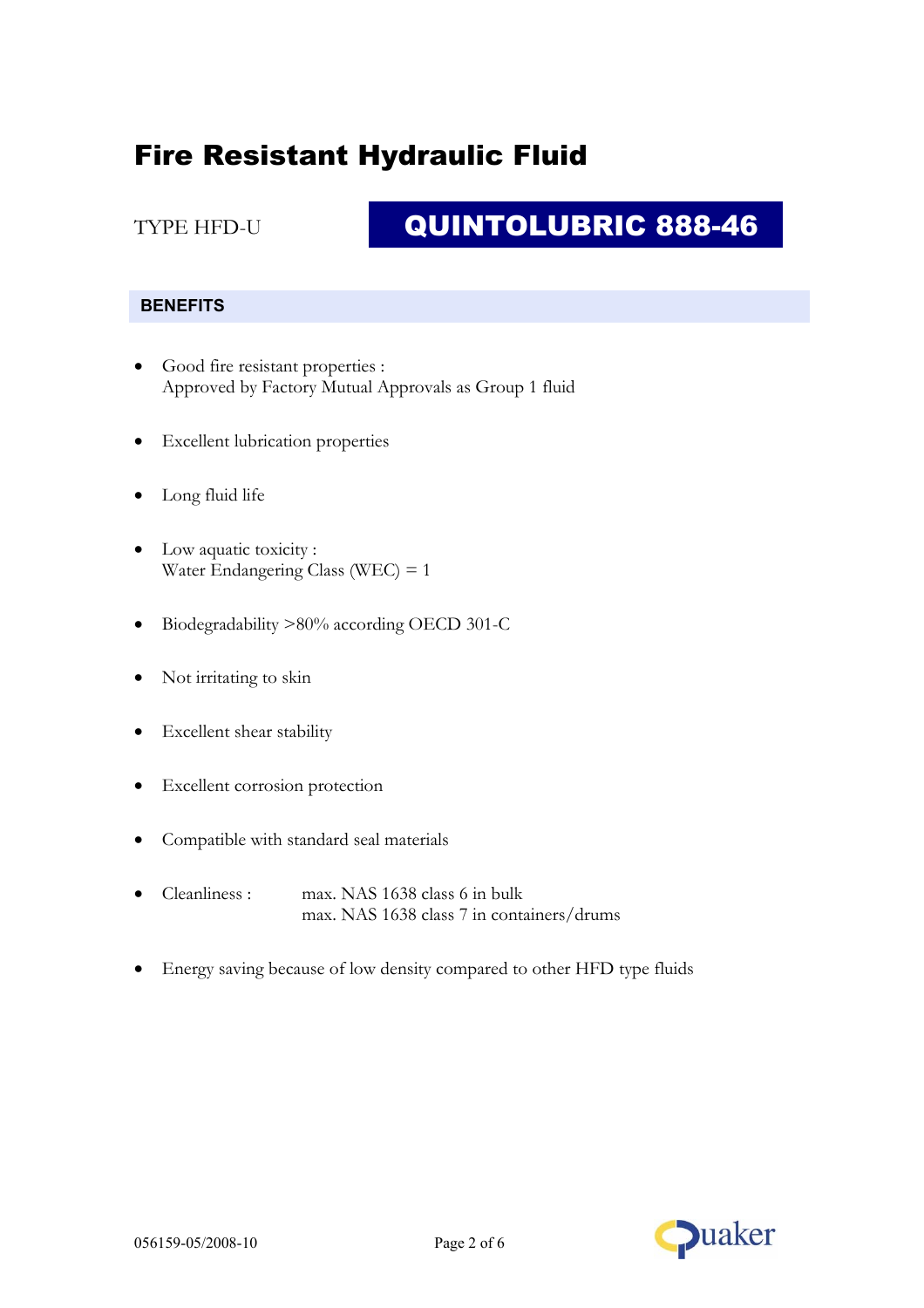### TYPE HFD-U

# QUINTOLUBRIC 888-46

#### **COMPATIBILITY**

#### *Seals, hoses and packings :*

Standard seal materials like NBR 1, NBR 2, HNBR 1 and FKM 2 are compatible with QUINTOLUBRIC 888-46, but because of the large number of material types available and variations in their application, specific recommendations should be solicited from the materials manufacturer, or from QUAKER.

#### *Metals :*

QUINTOLUBRIC 888-46 is compatible with iron and steel alloys and most non-ferrous metals and their alloys. QUINTOLUBRIC 888-46 is not compatible with lead and highly leaded alloys. QUINTOLUBRIC 888-46 is limited compatible with cadmium and zinc, and alloys containing a high level of these metals. Components containing a high level of lead, cadmium or zinc should be replaced with a suitable substitute.

#### *Other fluids :*

QUINTOLUBRIC 888-46 is usually compatible with other HFD-U fluids and mineral oils. However, we recommend that a test program be performed for every major fluid change over. QUINTOLUBRIC 888-46 is not miscible with water and water based fluids.

#### *Paints :*

Paint coatings inside the hydraulic equipment are usually not needed since QUINTOLUBRIC 888-46 provides sufficient corrosion protection. If paint coatings inside the hydraulic equipment are required, please consult the paint manufacturer or QUAKER for additional information because the product is not compatible with all types of paint.

QUINTOLUBRIC 888-46 is compatible with multiple component epoxy systems. QUINTOLUBRIC 888-46 is not compatible with zinc based coatings.

#### **FLUID MAINTENANCE**

In order to prolong fluid life, the product should be kept free from water and effective filtration should take place. Extremely high temperatures should also be avoided. QUAKER recommends a program of regular fluid analysis (no less than twice per year). Fluid analysis services are available directly from QUAKER.

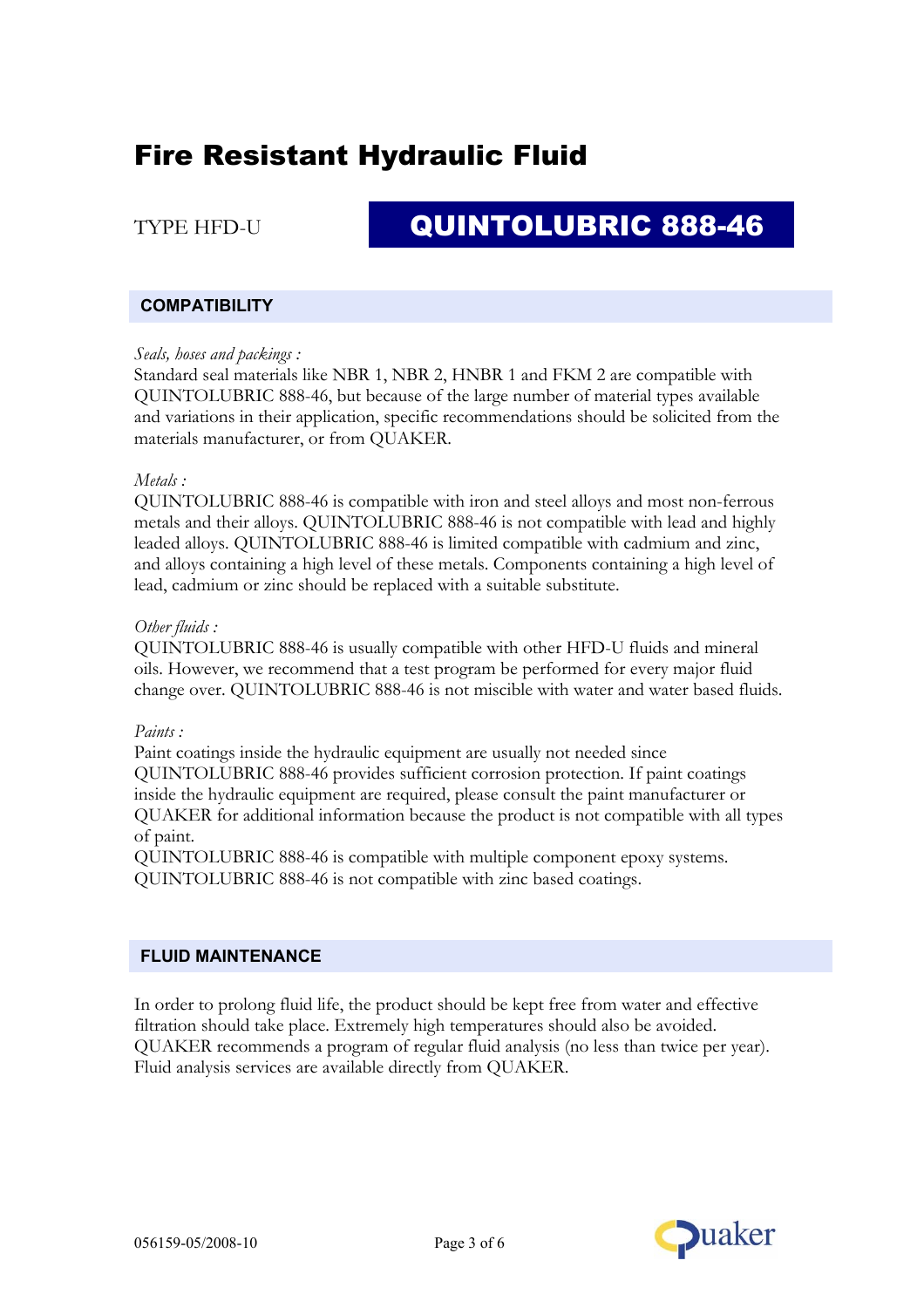### TYPE HFD-U

# QUINTOLUBRIC 888-46

### **SAFETY**

Please consult the Material Safety Data Sheet (MSDS) for information on measures to be taken to ensure the protection of health and safety at the workplace. MSDS's are available directly from QUAKER.

### **STORAGE**

If the following criteria are adhered to, the product can be stored for at least twelve months :

| Maximum recommended long-term storage temperature     | $\sim$ 1.1      | $40^{\circ}$ C |
|-------------------------------------------------------|-----------------|----------------|
| Minimum recommended long-term storage temperature     | <b>Contract</b> | $0^{\circ}$ C  |
| Keep containers/drums tightly closed when not in use. |                 |                |
| $C_1$ , $1$ , $1$ , $1$ , $11$ , $11$                 |                 |                |

Store containers/drums in a dry and well-ventilated area.

#### **QUALITY ASSURANCE**

QUAKER assures that the delivered product is produced within manufacturing specifications. A certificate, containing these manufacturing specifications and the results for the delivered material, is available on request.

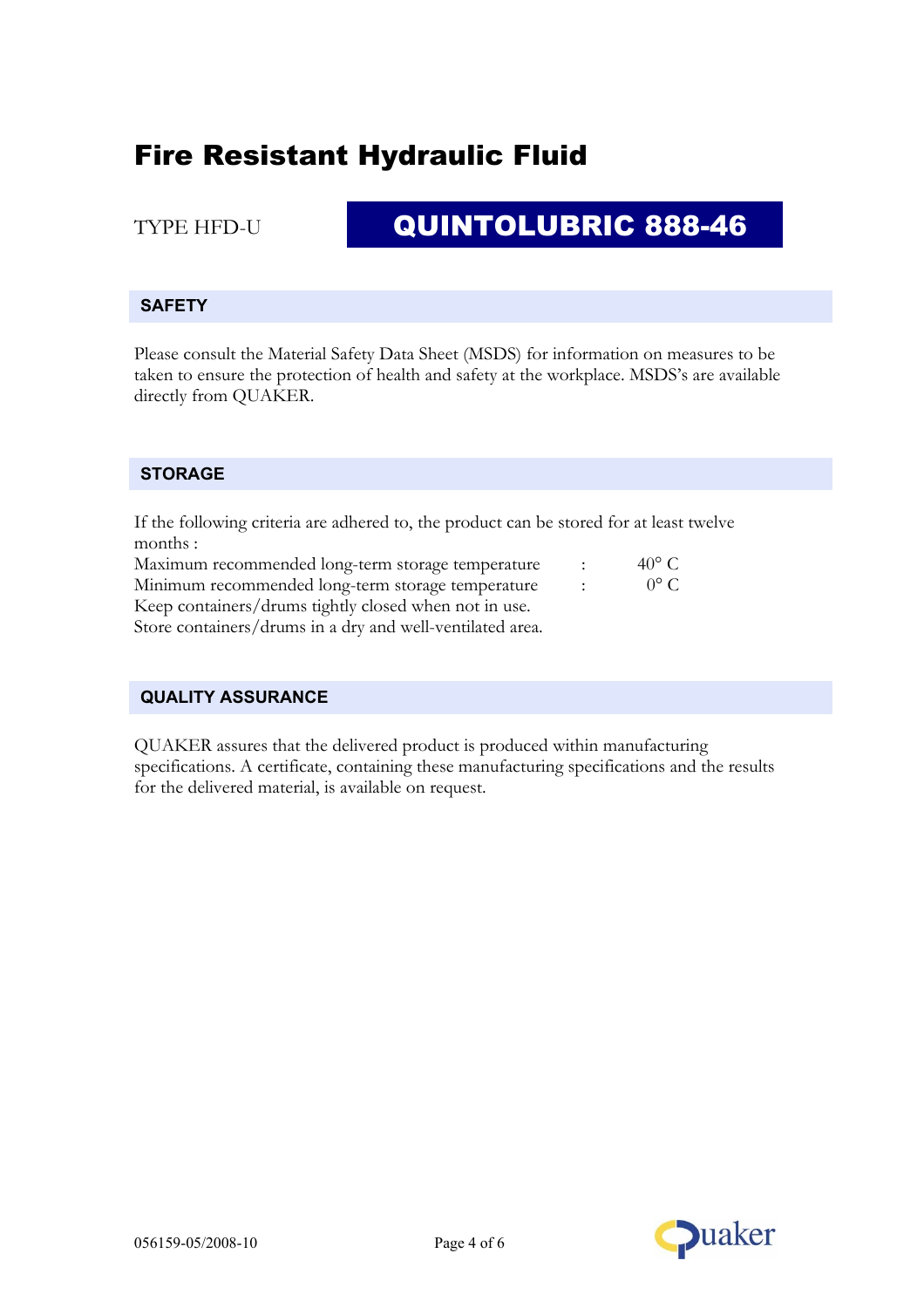TYPE HFD-U

# QUINTOLUBRIC 888-46

#### **TYPICAL PROPERTIES**

| Property                     | Method                   | Typical Value      | Unit                 |
|------------------------------|--------------------------|--------------------|----------------------|
| Appearance                   | GTM*2225                 | Yellow -Amber      |                      |
|                              | GTM*2250                 | Liquid             |                      |
| Kinematic viscosity          | ASTM D 445               |                    |                      |
| at $0^{\circ}$ C             |                          | 349                | $mm^2/s$             |
| at $20^{\circ}$ C            |                          | 116                | $mm^2/s$             |
| at $40^{\circ}$ C            |                          | 49.7               | $mm^2/s$             |
| at 100° C                    |                          | 9.7                | $mm^2/s$             |
| Viscosity Index              | ASTM D 2270              | 185                |                      |
| Shear stability              | ASTM D 2603              | $\leq 1$           | $\frac{0}{0}$        |
| Density                      | ASTMD 1298               |                    |                      |
| at $15^{\sf o}$ C            |                          | 0.919              | $g/cm^3$             |
| Acid number                  | ASTM D 974               | 2.0                | mg KOH/g             |
| Saponification value         | $\overline{GTM^{*}1200}$ | 182                | mg KOH/g             |
| Pour point                   | ASTMD 97                 | $\leq -20$         | $\overline{\circ}$ C |
| Foam test                    | ASTM D 892               |                    |                      |
| at $25^{\sf o}$ C            | Sequence I               | $50 - 0$           | ml-ml                |
| Corrosion protection:        |                          |                    |                      |
| Steel and non-ferrous metals | ISO 4404-2               | Pass               |                      |
| Steel: distilled water       | ASTM D 665A              | Pass               |                      |
| Air release                  | ASTM D 3427              | $\overline{7}$     | minutes              |
| Water separability           | ASTM D 1401              | $41 - 39 - 0$ (30) | ml-ml-ml (min.)      |
| Flash point                  | ASTMD 92                 | 300                | $\overline{\circ}$ C |
| Fire point                   | ASTMD 92                 | 362                | $\circ$ C            |
| Auto Ignition Temperature    | <b>DIN 51794</b>         | > 400              | $\overline{C}$       |
| Fire resistance :            |                          |                    |                      |
| Spray Flammability Parameter | FM Approvals             | Approved (group 1) |                      |
| Vane pump, Vickers 104C      | ASTM D 2882              |                    |                      |
| (100 hrs at 140 bar)         |                          | $<$ 5              | mg                   |
| Gear lubrication (FZG)       | <b>DIN 51354-2</b>       | $>12$              | load stage           |
| Elastomer compatibility      | ISO 6072                 | Pass               |                      |

\* GTM = Global Test Method, test descriptions developed inside QUAKER

The information contained herein is based on data available to us and is believed to be accurate. HOWEVER, NO WARRANTY OF MERCHANTABILITY, FITNESS FOR ANY USE, OR ANY OTHER WARRANTY IS EXPRESSED OR TO BE IMPLIED, REGARDING THE ACCURACY OF THESE DATA. THE RESULTS TO BE OBTAINED FROM THE USE THEREOF, OR THE HAZARDS CONNECTED WITH THE USE OF THE PRODUCT. Quaker Chemical Corporation assumes no liability for any alleged ineffectiveness of the product or any injury or damage, direct or consequential, resulting from the use of this product unless such injury or damage is solely attributable to negligence on the part of Quaker Chemical Corporation.